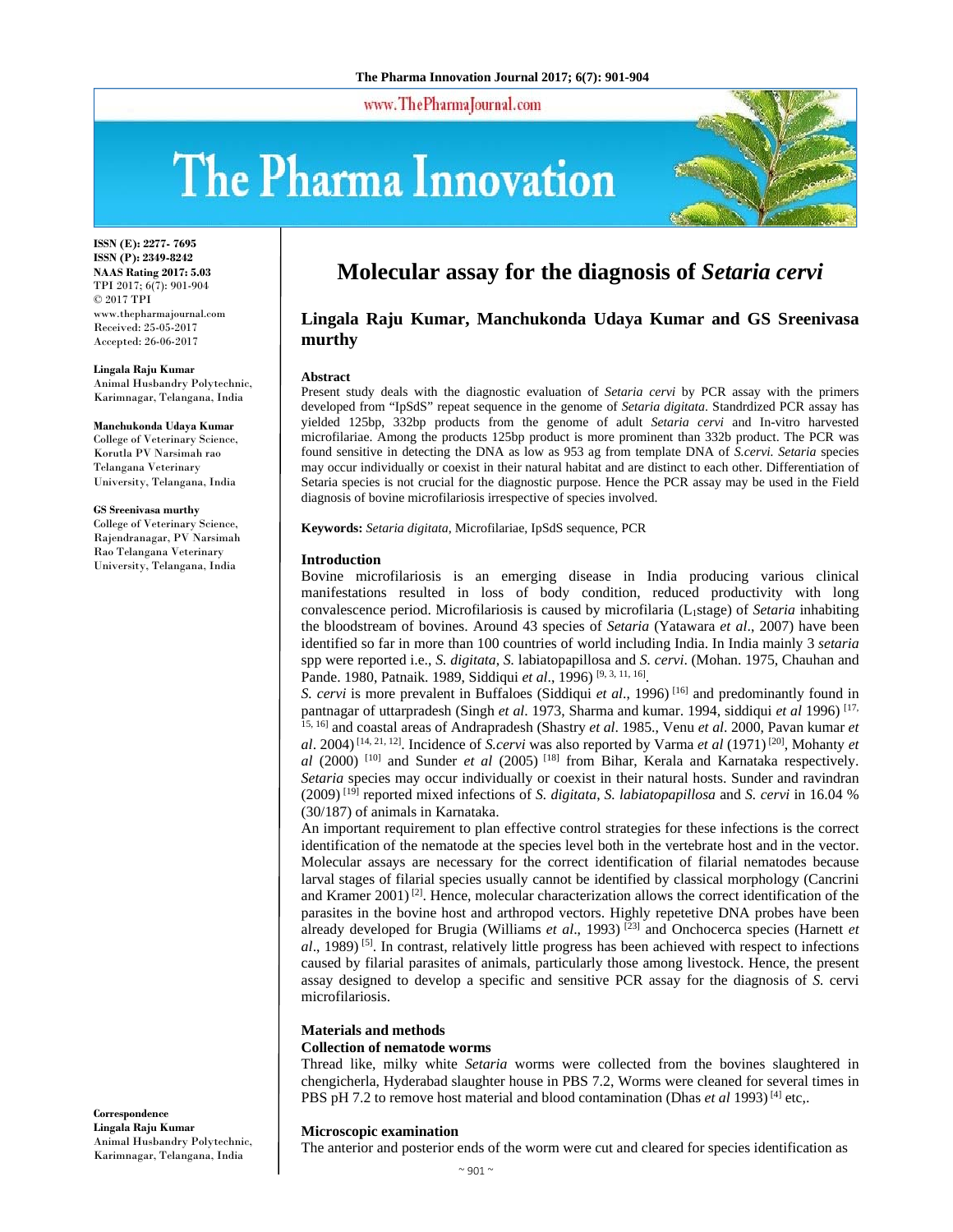per the procedure given by Kennedy (1979) [8]. Briefly, the cut head and tail ends of the worm were dehydrated in ascending grades of alcohol i.e. in 90% alcohol for 30 min, 100% alcohol for 15 min followed by clearing in lactophenol for 2 days to make the cuticle transparent. Cleared anterior and posterior ends of the worm were mounted in the same medium on a clean glass slide and observed under low power magnification.

## **Harvesting of microfilaria from single female** *S.cervi*

Microfilariae were harvested from a single female *S.cervi*  worm incubated in PBS7.2 at room temperature for 18 hrs. Once the microfilaria were seen, incubating fluid was centrifuged and pellet of microfilaria preserved for further studies

## **DNA extraction**

Genomic DNA was isolated from the frozen middle portion of *S.cervi* and *In vitro* harvested microfilariae according to the procedure outlined by Sambrook *et al.* (1989)<sup>[13]</sup> with minor modifications. Briefly, the frozen middle portion of the worm was thawed, trituarated and centrifuged. cell lysis buffer was added to the sediment and to the pellet of microfilariae @  $600\mu$ l and incubated at  $37\text{°C}$  for 1hr which was followed by the addition of proteinase K  $(100 \mu g/ml)$  and incubation at 560 C for 1 hr with periodic swirling. The lysed cell suspension was then layered over an equal volume of trissaturated phenol, and homogenized by gentle repeated inversion and shaking. The tubes were then centrifuged at 2500 rpm. The upper aqueous phase was carefully picked up with a wide bored plastic Pasteur pipette and transferred to another tube containing tris-saturated phenol. The process of homogenization and extraction was repeated once again. The aqueous phase thus obtained was layered over an approximately equal volume of chloroform: isoamyl alcohol (24:1) and extracted twice. The final aqueous phase was carefully aspirated and the volume was measured. To the separated aqueous phase, 0.2 volumes of 10M ammonium acetate were added. This was overlaid with 2 volumes (of original aqueous phase) of ethanol at room temperature. The phases were mixed by gentle swirling of the tubes.

The precipitated and spooled DNA was collected, washed with 70% ethanol. DNA Pellet was dissolved in 50-100 µl of TE buffer (pH 8). The tubes were maintained in a water bath at 65oC for 10 min and stored at -20oC.

## **Polymerase chain reaction assay**

The PCR was performed as per the protocol given by Wijesundera *et al* (1999)<sup>[22]</sup> with minor modifications.

The forward M2Fp, 5'CCGACATCAAGTTCATG 3' and reverse M2Rp, 5'GATTCAAGAACATGGTG 3' set of primers were custom synthesized by GeneiTM. Fifty microlitre reactions were set-up in each reaction. The reaction mixture consisted of 10  $\mu$ l (1 ng) of template DNA, 5  $\mu$ l of 10 x PCR buffer,  $10\mu$ l of  $400\mu$ m dNTP mix, 5  $\mu$ l (10 pmol) each of forward and reverse primers, 2.5 unit of Taq DNA polymerase and the reaction volume was made up to 50 µl with autoclaved deionized triple distilled water (ATDW).

Positive and negative controls with or without *S. cervi* DNA, respectively, were run with each reaction. The cycling conditions adjusted were as follows: 30 cycles of 30 sec denaturation each at 94  $°C$ , 20 sec annealing at 53 $°C$  and 30sec extension at 72  $\degree$ C, followed by a final extension of 15 min at 72 °C. The PCR products were stored at 4 °C until use. PCR products were electrophorosed in 1.5% agarose gel at 75 volts for 1hr and visualized in gel documentation system

## **Analytical sensitivity of PCR assay**

Appropriate fourfold dilutions of template DNA made in ATDW, starting from a concentration of 1 ng up to 14 atto grams were run by PCR assay, as per the conditions described above. The analytical sensitivity of PCR assay was detected by running the PCR products in agarose gel electrophoresis, as described earlier.

## **Results and Discussion**

*Setaria cervi* worms are thread like, milky white in colour. Anterior end of worms consists of a peribuccal crown with a pair of circular lateral lips and bifid dorsal and ventral projections at anterior end and tail end consists pair of lateral appendages near the tip which contained a knob with roughly bifurcated end with blunt spines. These morphological features are found in confirmity with the reports of Varma *et al*., 1971 [20].

The present PCR assay for molecular diagnosis of S.cervi was standardized with the primers specific to the repetitive element "IpSdS" in the genome of *S. digitata*. Genomic DNA was extracted from the eviscerated middle portion of adult female *S. cervi* from which microfilaria were harvested earlier and later confirmed as *S. cervi* by morphological studies. The phenol chloroform extraction method yielded 200ng of DNA per micro liter with A260/A280 ratio of 1.946 indicating the purity of DNA. DNA thus collected showed a single band without any smearing when run in agarose gel  $(0.7\%)$ electrophoresis. One ng/µl of such DNA was used as template in PCR assay.

The PCR assay using primers specific to repetitive element "IpSdS" in the genome of *S. digitata*, performed under the conditions described previously for *S. digitata* has amplified 1 ng of genomic DNA of adult female *S. cervi* and also microfilarial DNA yielding two bands of 125 bp and 322 bp length without any band in the negative control when run in agarose (1.5%) gel electrophoresis. Among the both products 125bp product is more prominent than 332b product (Fig.1). Trials were conducted to evaluate the theoretically lowest quantum of parasite DNA that could produce a visible signal for diagnosis by using the DNA isolated from adult female *S. cervi*. The PCR assay could detect the DNA as low as 953ag from template DNA of *S cervi.* (FIG 2.)

The PCR assay using primers specific to repetitive element "IpSdS" in the genome of *S. digitata*, amplified two bands of 125 bp and 322 bp length in 1 ng of genomic DNA of adult female and microfilaria of *S. cervi* without any amplification in the negative control which could be due to sharing of similar sequences as opined by Jayasinghe, (2000) <sup>[6]</sup>. The above worker established a closer relationship between *S.digitata* and *S. cervi* than between *S. digitata* and *S. labiatopapillosa* by constructing a phylogenetic tree. Alasad *et al., 2012 [1]* while working on phylogentetic study of *Setaria cervi* further confirmed *Setaria cervi* as member of the *Setaria* genus and formed a sister clade with *S. labiatopapillosa* and *S. cervi.* Wijesundera *et al*., 1999 [22] could not apply *S. digitata* specific PCR assay on *S. cervi* which could be due to non availability of the species in Sri Lanka. The present inference drawn could be supported by the statements of earlier workers of Sri Lanka (Wijesundera *et al*., 1999 and Jayasinghe and Wijesundera, 2003) [22, 7] who reported only *S. digitagta* and *S. labiato-papillosa* as Setaria species occurring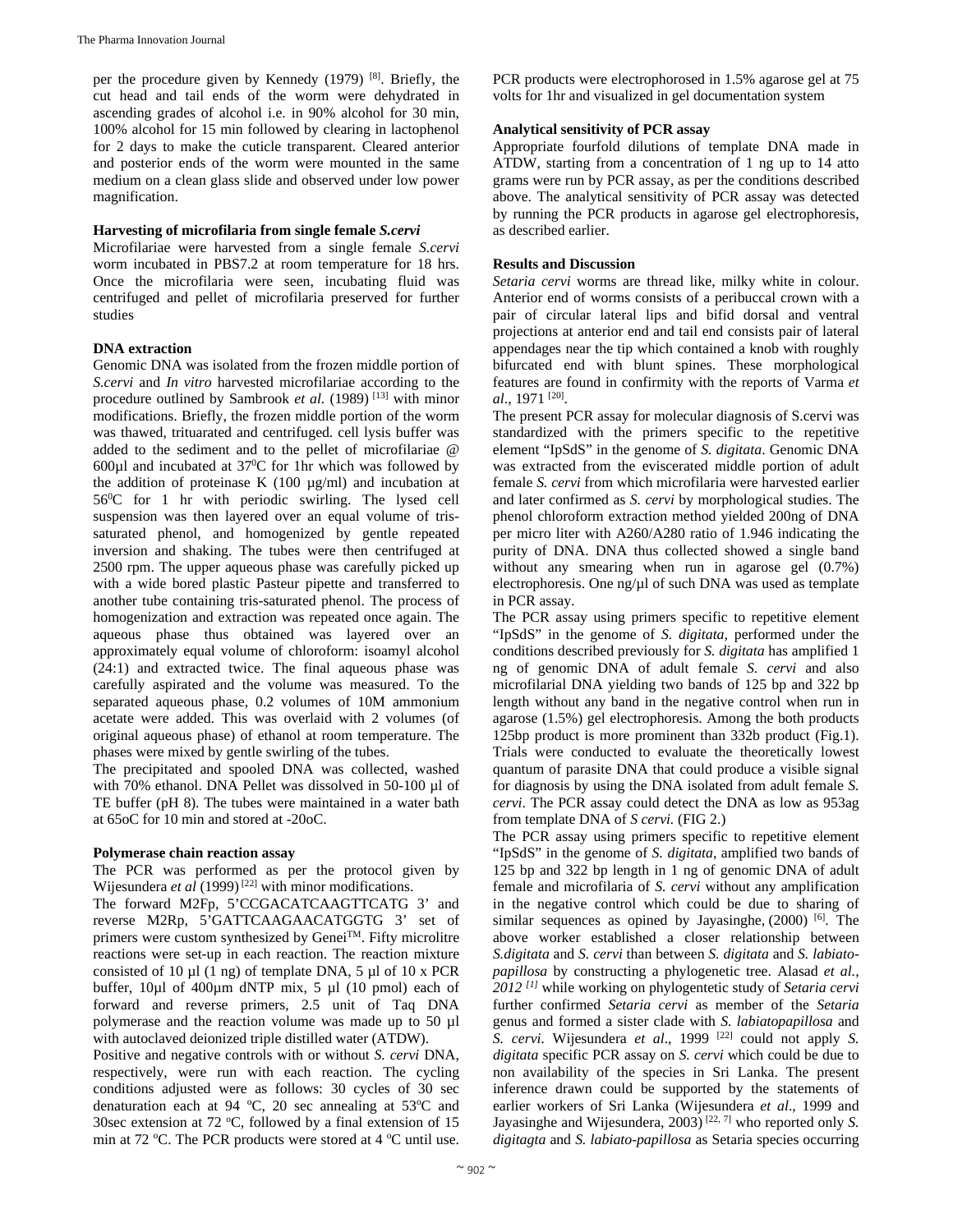in Sri Lanka. In India *Setaria* species may occur individually or coexist with other species of setaria. Differentiation of *Setaraia* species is not crucial for the diagnostic purpose (Jayasinghe and Wijesundera., 2003) [7]. Species specific primers may help in the phylogenetic and taxonomic studies and also to study species specific virulence and pathogenicity. Hence, the present assay may be used in the field diagnosis of bovine microfilariosis irrespective of species involved.



**Fig. 1:** PCR assay in detecting the genomic DNA of adult and microfilaria of *S. cervi*.

- M: Gene ruler 100 bp DNA ladder plus
- 1: *S. cervi* (adult)
- 2: S. *cervi* (microfilaria)
- 3: Cattle (leukocyte)
- 4: Goat (leukocyte)
- 5: Negative control



**Fig 2:** Analytical sensitivity of PCR assay with four fold dilutions of *S.cervi* (adult) genomic DNA.

M: Gene ruler 100 bp DNA ladder plus 1. 1ng 2. 250pg 3. 62.5pg 4. 15.625pg 5. 3.906pg 6. 976.56fg 7. 244.14fg 8.61.035fg

- 9. 15.258fg 10. 3.814fg
- 11. 953.6ag

### **Acknowledgments**

First author is thankful to Sri Venkateswara Veterinary University, Tirupati, Andhra Pradesh, India for the financial support in the form of P.G. stipend and for providing facilities to carry out the research work.

#### **References**

- 1. Alasaad S, Pascucci I, Jowers MJ, Soriguer RC, Zhu XQ, Rossi L. Phylogenetic study of *Setaria cervi* based on mitochondrial cox1 gene sequences. *Parasitol Res,*  2012; 110:281-285.
- 2. Cancrini G, Kramer LH. Insect vectors of Dirofilaria spp. In: Simon F, Genchi C (eds) Heartworm infection in humans and animals. Universidad de Salamanca, Spain, 2001, 63-82
- 3. Chauhan PPS, Pande BP. On the occurrence of *Setaria labiatopapillosa* in the intestinal lining of buffalo calf. Indian Journal of Parasitology. 1980; 4:89-91.
- 4. Dhas KPL, Decruse SW, Raj RK. Synthe Sis and release of proteins homologous to excretory – secretory antigens during embryogenesis of Setaria digitata. J. Biosci. 1993; 18:311-318
- 5. Harneet W, Chambers AE, Renz A, Parkhouse RME. An oligonucleotide probe specific for *Onchocerca volvulus.*  Molecular and Biochemical Parasitology. 1989; 35:119- 26.
- 6. Jayasinghe DR. Differentiation of *Setaria digitata* and *Setaria labiato-papillosa* using the 5s ribosomal intergenic region and random amplified polymorphic DNA(RAPD) Analysis M.Sc dissertation. University of Columbo, 2000.
- Jayasinghe DR, wijesundera WSS. Differentiation ofSetaria digitata and Setaria labiatopapillosa using molecular markers The veterinary journal. 2003; 165:136-142.
- 8. Kennedy. Basic methods of specimen preparation in Parasitology, 1979.
- 9. Mohan RN. A note on *Setaria digitata* in cattle and buffaloes and cells of the peritoneal exudates. Indian Journal of Animal Sciences. 1975; 45:914-915
- 10. Mohanty MC, Sahoo PK, Satapathy AK, Ravindran B. *Setaria digitata* infections in cattle: parasite load, microfilaraemia status and relationship to immune response. J Helminthol. 2000; 74(4):343-7.
- 11. Patnaik MM. On filarial Nematodes in Domestic animals in Orissa. Indian Veterinary Journal. 1989; 66:573-574.
- 12. Pavan Kumar V, Sreedevi B, Reddy TV, Kumari KN. Epidemiological studies on Bovine microfilariasis in coastal districts of Andhra Pradesh. Journal of Parasitic Diseases. 2004; 28(1):17-22.
- 13. Sambrook J, Fritsch EF, Maniatis T. Molecular cloning A laboratory manual, Cold Spring Harbor Laboratory Press, 1989; 3:E3-E4.
- 14. Sastry GJS, Rao VP, Narasimham MVVL, Rao PK. Animal filariasis in East Godavary District, Andhra, Pradesh. Livestock Adviser. 1985; 10:56-60.
- 15. Sharma SP, Kumar M. Studies on the prevalence of clinical Setaria infection in Buffaloes and Horses*.* Indian vet. j. 1994; 71:1243-1245.
- 16. Siddiqui AA, Sharma SP, Kumar M. Prevalence of setaria infection in buffaloes and horses. Indian Journal of Animal Sciences. 1996; (3):243-245.
- 17. Singh DV, Joshi HC, Shivani GA. Biochemical and haematological studies in microfilarasis in Buffaloes. Indian J. Exp. Biol. 1973; 11:336-337.
- 18. Sundar STB, D'souza PE, Jagannath MS. Prevalence of setariosis in cattle and buffaloes in Karnataka. J Parasit Dis. 2005; 29:147-149.
- 19. Sunder STB, Ravinadran R. Intensity of Setarial Worm Infection among Bovines in and around Bangalore.